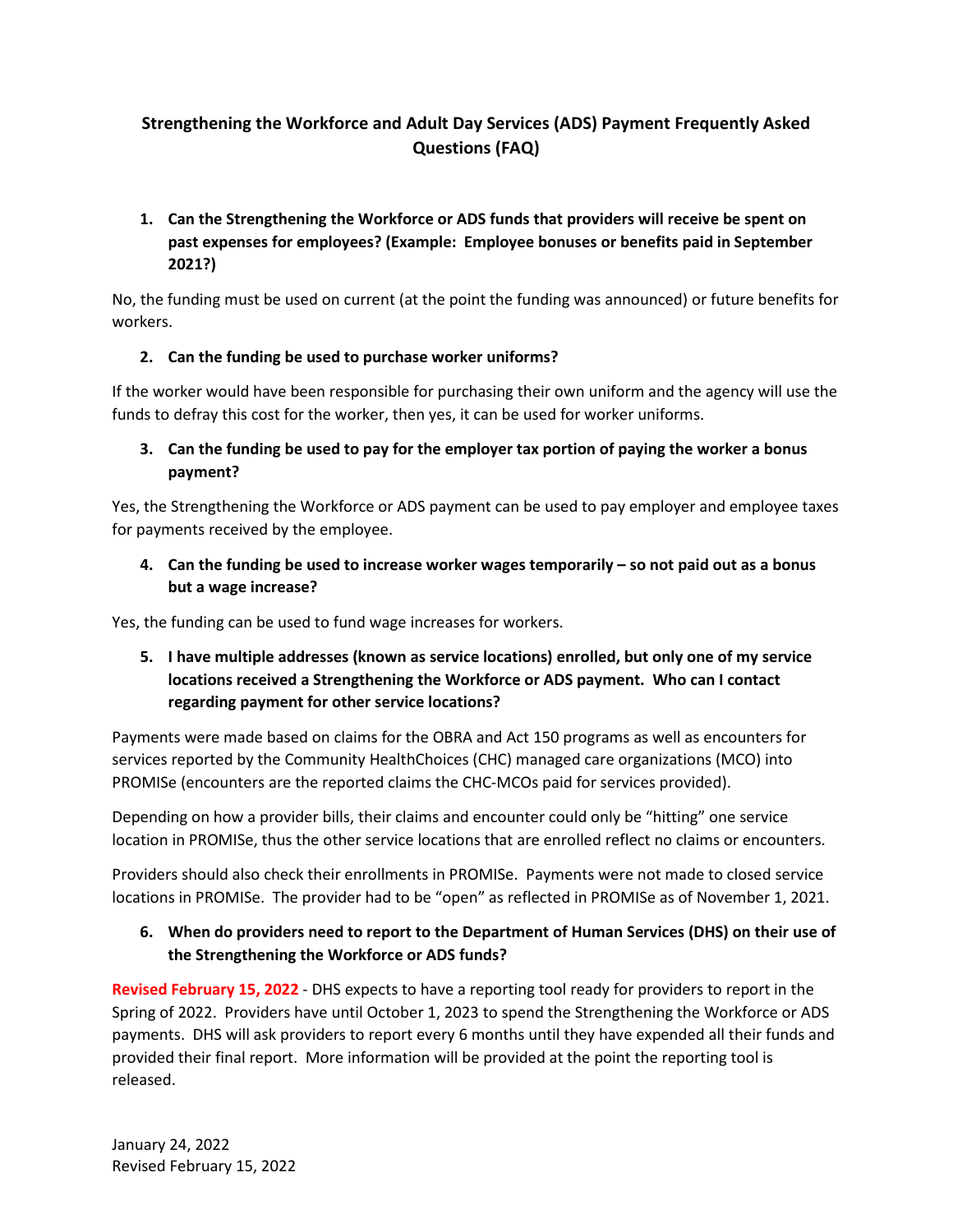### **7. Where can we send questions on the Strengthening the Workforce and ADS payments?**

Please send your questions to **HCBSPayments@pa.gov.** 

### **8. What happens if a provider does not submit their attestation by January 7, 2022?**

The January 7<sup>th</sup> due date was the deadline to issue the payments in February 2022. The later the attestation is received, the later the payment will be issued via PROMISe to the provider.

### **9. What is the deadline the provider has to submit the attestation to receive the payment?**

If a provider has not submitted an attestation by July 1, 2022, DHS/Office of Long-Term Living (OLTL) will issue one final communication and provide 30 days for the provider to return their attestation. If there is still no attestation submitted, OLTL will make determinations about the Strengthening the Workforce or ADS funding not claimed by providers.

# **10. Can the Strengthening the Workforce or ADS payments be used to pay costs associated with paying a worker overtime?**

If a worker regularly works overtime (current schedule is 50 hours per week, 40 at regular pay and 10 at the overtime rate) then Strengthening the Workforce or ADS funding cannot be used for this cost.

If a worker needs to be paid overtime due to a COVID related call off or situation, then the Strengthening the Workforce or ADS payments can be used to pay these COVID related overtime costs.

# **11. What should I do if my provider name appears on the DHS website as being eligible for a Strengthening the Workforce or ADS payment, but I did not receive a notification letter or prefilled attestation form?**

If a provider is eligible for a Strengthening the Workforce or ADS payment but did not receive a notification letter or prefilled attestation form, the provider can manually complete an attestation form using the templates available on th[e DHS Long-Term Care Providers page.](https://www.dhs.pa.gov/providers/Providers/Pages/Long-Term-Care-Providers.aspx) Templates are located under the "Strengthening the Workforce" heading. Providers must ensure they are using the correct attestation form, since there are different versions for ADS and all other eligible home and communitybased services (HCBS) providers.

# **12. My provider name does not appear on OLTL's published list of providers eligible for a Strengthening the Workforce payment, but I was in operation November 1, 2021 and believe I should have been included. Who should I contact?**

If a provider believes there is an error in the PROMISe "active" status, the provider may contact OLTL at [HCBSPayments@pa.gov.](mailto:HCBSPayments@pa.gov) OLTL obtained the list of providers eligible for a Strengthening the Workforce or ADS payment from PROMISe records of Medicaid-enrolled providers operating as of November 1, 2021. If a provider's name does not appear on the list of eligible providers, it is because PROMISe indicates that the provider was not in operation as of November 1, 2021 *or* the provider + service location did not bill any eligible units of service during the period designated to determine each eligible provider's units of service for the Strengthening the Workforce or ADS payment calculation (See Question #17).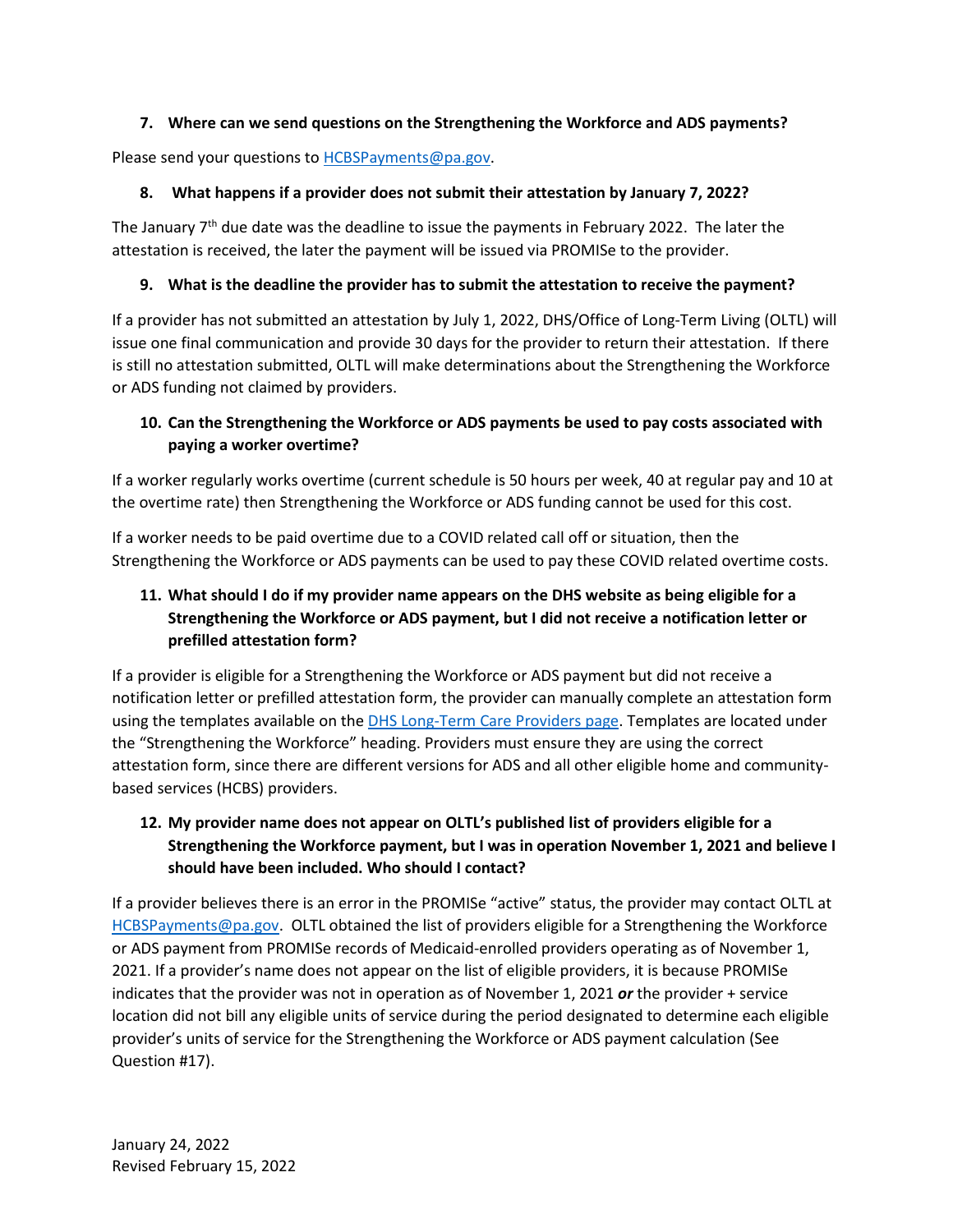## **13. What is the impact to a provider's Strengthening the Workforce or ADS payment if the provider experienced a change of ownership at any point during the timeline for payments?**

Eligibility for a Strengthening the Workforce or ADS payment is based on a provider's being in operation as of November 1, 2021 and having billed units of service during the period designated for determining units of service for the Strengthening the Workforce or ADS payment calculation (See Question #17). Generally, if a provider met these criteria and is eligible for a Strengthening the Workforce or ADS payment, a change in ownership alone will not affect the payment. However, name changes and other conditions of the sale could affect a provider's ability to receive the payment. OLTL encourages providers who are unsure about the impact of their change in ownership to contact us at [HCBSPayments@pa.gov](mailto:HCBSPayments@pa.gov) for help, as each situation may be unique and have a different outcome.

## **14. Why can't I enter a dollar amount on the attestation form templates available on the DHS website?**

To eliminate the possibility of typos or data entry errors, OLTL will populate the dollar amount on manually-completed attestation forms using the amounts calculated and published online at the DHS [Long-Term Care Providers page.](https://www.dhs.pa.gov/providers/Providers/Pages/Long-Term-Care-Providers.aspx) However, providers that use the attestation form template must ensure they complete all editable fields before sending the form to OLTL.

### **15. May I combine multiple providers/locations into a single attestation form?**

Generally, no; OLTL notified every eligible provider of their Strengthening the Workforce or ADS payment and provided a prefilled attestation form for convenience. To ensure accuracy, the preferred option is for providers to return the prefilled attestation form. However, if a provider has more than five locations that qualify for a Strengthening the Workforce or ADS payment and one individual authorized to attest on behalf of every location, the provider may complete an attestation form template available at the [DHS Long-Term Care Providers page](https://www.dhs.pa.gov/providers/Providers/Pages/Long-Term-Care-Providers.aspx) and attach a list indicating the names, addresses, Medical Assistance Provider ID (MPI) and service location numbers of each service location included under the attached attestation form. Providers that have questions about this option may contact OLTL at [HCBSPayments@pa.gov.](mailto:HCBSPayments@pa.gov)

### **16. How were the Strengthening the Workforce and ADS payments calculated?**

OLTL calculated each eligible provider's Strengthening the Workforce or ADS payment based on total funding allocated to each eligible provider type (personal assistance services (PAS) and community integration, residential habilitation, and ADS) and each eligible provider's units of service during a specified billing period. Total funding for each eligible provider type was divided by total units of service to obtain a per-unit amount. The per-unit amount was then multiplied by the units of service of each eligible provider to arrive at the provider's Strengthening the Workforce payment.

### **17. What periods were used to determine each eligible provider's units of service for the Strengthening the Workforce or ADS payment calculation?**

OLTL used the following periods to determine each eligible provider's units of service for the Strengthening the Workforce or ADS payment calculation:

• PAS, Community Integration, and Residential Habilitation providers: July 1, 2020 – March 31, 2021

January 24, 2022 Revised February 15, 2022